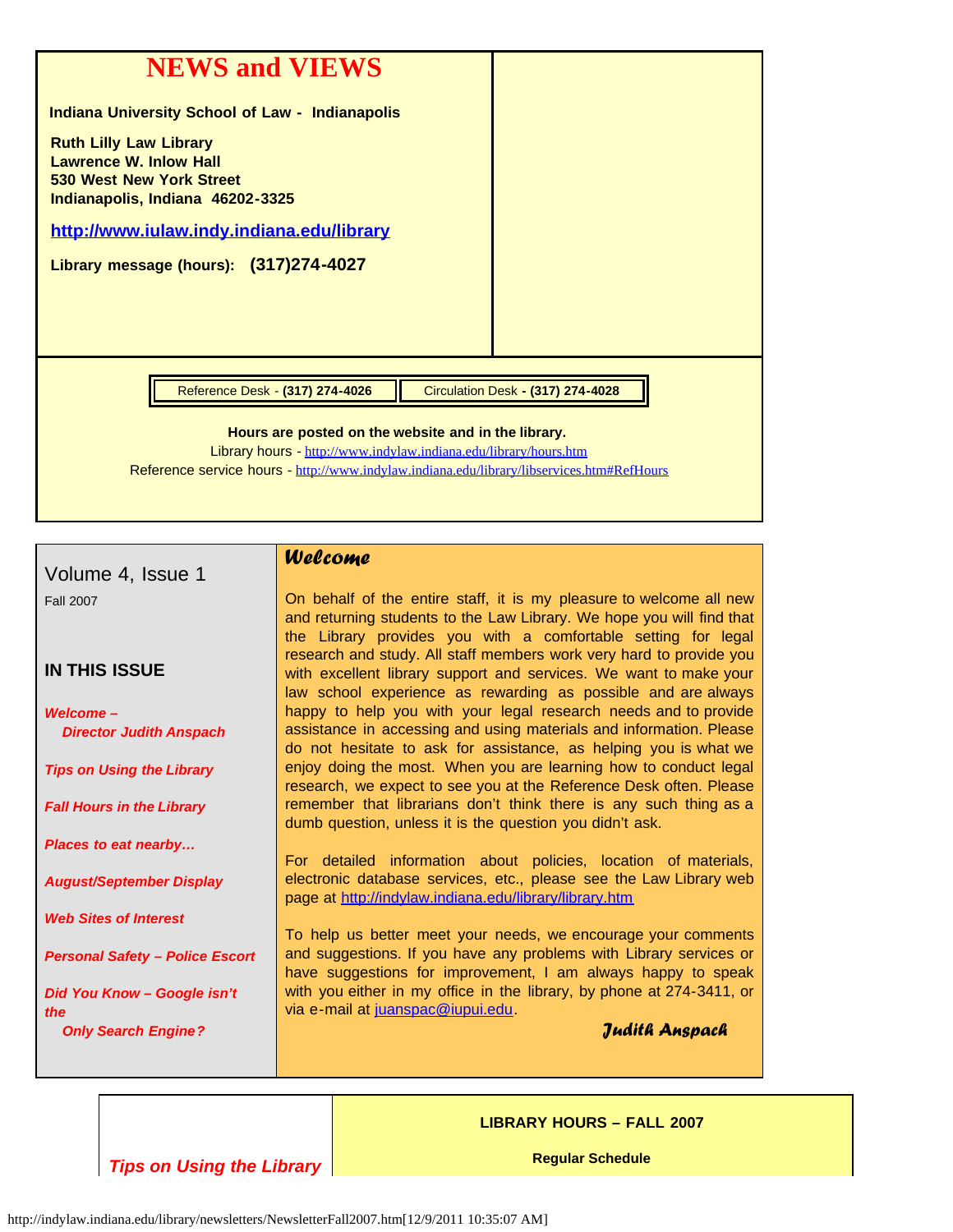| Not sure where to find what<br>you need? Take a virtual<br>tour of the law library<br>http://www.iulaw.indy.indiana.edu/ | Monday - Friday<br><b>Saturday</b><br><b>Sunday</b><br><b>Labor Day Holiday</b> | $8$ am $-$ 11 pm<br>$9 am - 9 pm$<br>11 $am - 11 pm$ |
|--------------------------------------------------------------------------------------------------------------------------|---------------------------------------------------------------------------------|------------------------------------------------------|
| library/tour/floor1.html                                                                                                 | Saturday, September 1<br>Sunday, September 2                                    | $9$ am $-5$ pm<br>11 $am - 11 pm$                    |
|                                                                                                                          | Monday, September 3                                                             | <b>CLOSED</b>                                        |
|                                                                                                                          | <b>Fall Recess</b>                                                              |                                                      |
|                                                                                                                          | Saturday, October 13                                                            | $9$ am $-5$ pm                                       |
|                                                                                                                          | Sunday, October 14                                                              | $1 \text{ pm} - 5 \text{ pm}$                        |
|                                                                                                                          | Monday, October 15 - Friday, Oct 19                                             | $8 am - 8 pm$                                        |
|                                                                                                                          | Saturday, October 20                                                            | $9$ am $-5$ pm                                       |
| <b>Copiers &amp; Printing</b>                                                                                            | Sunday, October 21                                                              | <b>Resume Regular</b>                                |
| Library copiers no longer take<br>cash. Add value to your IUPUI                                                          | <b>Hours</b>                                                                    |                                                      |
| JagTag<br>purchase<br>or<br>а<br>copycard for \$1.00 and add                                                             | <b>Thanksgiving Recess</b>                                                      |                                                      |
| value to it at the JagTag                                                                                                | Wednesday, November 21                                                          | $8$ am $-6$ pm                                       |
| Station inside the<br>Reserve<br>Area, near the<br>Circulation                                                           | Thursday, Nov 22 - Friday, Nov 23                                               | <b>CLOSED</b>                                        |
| Desk. The Copiers are located                                                                                            |                                                                                 |                                                      |
| on the First and Second Floors                                                                                           | <b>Exam Period</b>                                                              |                                                      |
| of<br>near the<br>the<br>library,                                                                                        | (November 29 - December 17)                                                     |                                                      |
| elevators. Printing is free for                                                                                          | Monday - Friday                                                                 | $7$ am $-$ midnight                                  |
| students using the Westlaw                                                                                               | <b>Saturday</b>                                                                 | $8$ am $-$ 11 pm                                     |
| and Lexis printers<br>in the<br>Computer Labs.                                                                           | <b>Sunday</b>                                                                   | $10$ am $-$ midnight                                 |
|                                                                                                                          | <b>Exceptions</b>                                                               |                                                      |
|                                                                                                                          | Tuesday, Dec. 18                                                                | $7$ am $-5$ pm                                       |
|                                                                                                                          | Wednesday, Dec 19 - Friday, Dec 21                                              | $8 am - 5 pm$                                        |
|                                                                                                                          | Saturday, Dec 22 - Tuesday, Dec 25                                              | <b>CLOSED</b>                                        |
|                                                                                                                          | Wednesday, Dec 26 - Friday, Dec 28                                              | $8$ am $-5$ pm                                       |
|                                                                                                                          | Saturday, Dec 29 - Sunday, Dec 30                                               | <b>CLOSED</b>                                        |
|                                                                                                                          | Monday, Dec 31                                                                  | $8$ am $-5$ pm                                       |
|                                                                                                                          | Tuesday, Jan 1                                                                  | <b>CLOSED</b>                                        |
|                                                                                                                          | Wednesday, Jan 2 - Friday, Jan 4                                                | $8 am - 8 pm$                                        |
|                                                                                                                          | Saturday, Jan 5<br>Sunday, Jan 6                                                | $9$ am $-5$ pm<br>Noon $-6$ pm                       |
|                                                                                                                          | Monday, Jan 7- Friday, Jan 11                                                   | $8 am - 8 pm$                                        |
|                                                                                                                          | Saturday, Jan 12                                                                | $9$ am $-5$ pm                                       |
|                                                                                                                          | Sunday, Jan 13                                                                  | $1 \text{ pm} - 9 \text{ pm}$                        |
|                                                                                                                          | <b>Martin Luther King, Jr. Holiday</b>                                          |                                                      |
|                                                                                                                          | Monday, January 14                                                              | <b>CLOSED</b>                                        |
|                                                                                                                          | <b>Tuesday, January 15</b>                                                      | <b>Resume Regular Hours</b>                          |

## **Where to eat…**

- § **Law School Café, Sandella's**
- § **University College Food Court** (next to University Library)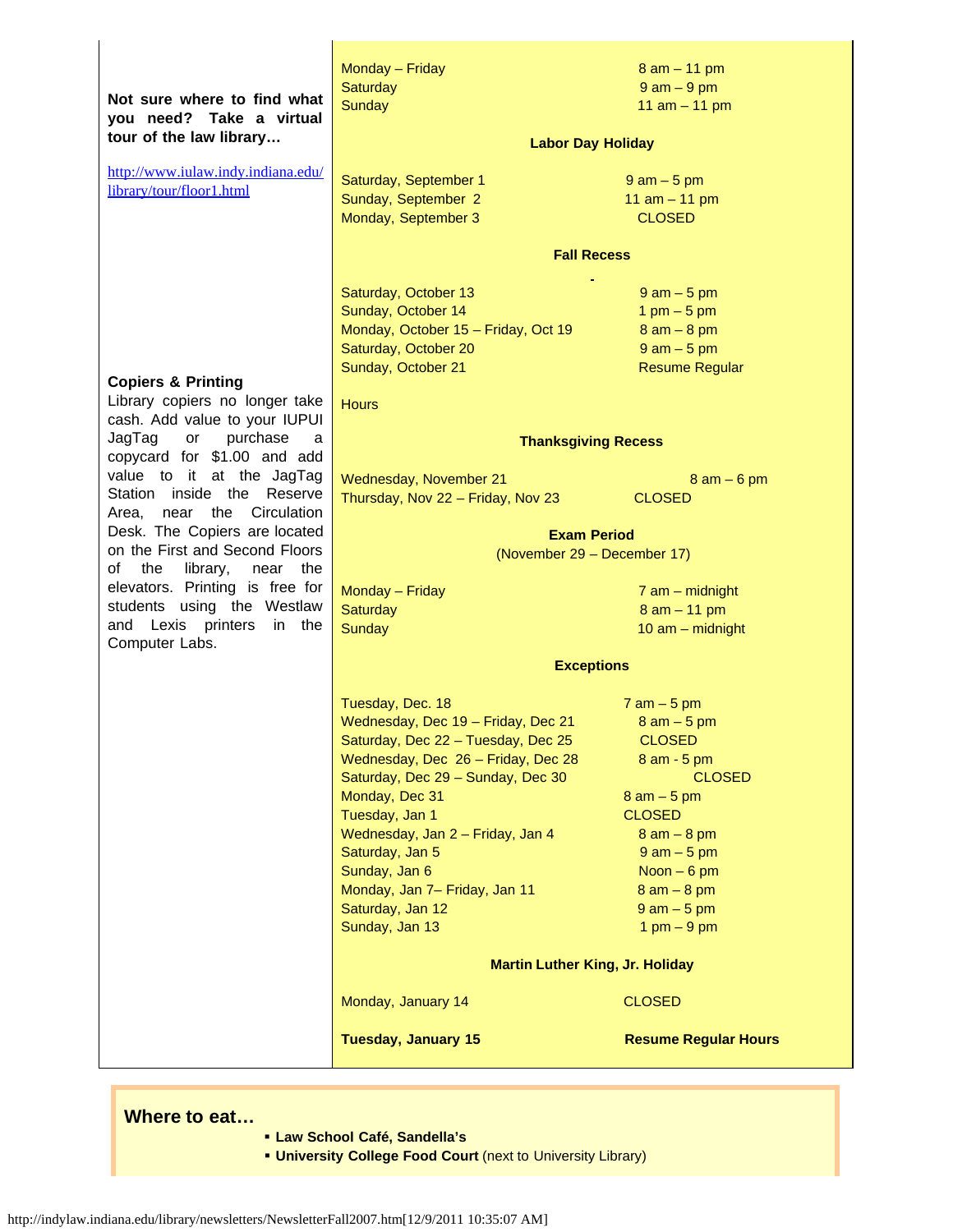- § **Food Mall at 10th and Indiana Streets**
- § **Government Center or Indiana History Society Café** (south across West Street)
- § **Indiana State Museum Café or Eiteljorg Museum Café (**south of Military Park)

## **August/ September Library Display**

**When you have time, check out the new library display. In recognition of the incoming class, it's titled "Whatever Your Bag…The Faculty Recommends These Books."**

**Included with numerous means of book transportation are all the books whose titles appear on the Faculty Recommended Reading List, along with a copy of the list for students to keep. All of these titles are available for check-out. Just take them to the Circulation Desk. Don't forget your Jag Tag. You can also check the online catalog for other titles in which you might be interested.**

**Best wishes for a safe and enjoyable semester and good luck as you begin your new classes.**

## **Web Sites to Peak Your Interest**

**TechPresident: How the candidates are using the web and how the web is using them** – An intriguing blog, plus links to the latest polls, and data on the number of YouTube views and MySpace and Facebook friends for each candidate. Click on techPresident Politickr, which "combines the official blog posts, news feeds, photo streams, and video posts from 2008 presidential candidates (plus some unannounced wild cards and third-party sites) and presents them side by side to help you keep up with the election." <http://techpresident.com/>

**Music from your Favorite TV Shows** – You know how, when you're watching TV, there'll be music playing in the background and you can't quite remember what the song was, or who performed it? For a lot of network and cable shows, answers, and even the songs themselves, are available here. Browse by the title of the TV show, or by the artist you think performed the piece. <http://heardontv.com/>

**Minding the Planet** – "Minding" in both senses: taking care of, and thinking. This is "Nova Spivack's journal of unusual news and ideas, straight from the global mind to your brain." Tech entrepreneur Spivack calls himself a "support system for memes," and those memes are drawn from an incredibly wide variety of topics and disciplines: AI, collective intelligence, cool products, interspecies communication, semantic blogs and wikis, etc. <http://novaspivack.typepad.com/>

**Lefthanders Day, August 13** – Sorry we failed to alert you to this in time for lefties to celebrate it, but the information here will be useful all year round - not to mention the products that are designed for left-handers. <http://www.lefthandersday.com/index.html>

 *Personal Safety and Securing Your Belongings*

**Do not leave laptop computers, book bags, purses, or other items unattended anywhere in the library.**

**If you find personal items left anywhere in the building, turn them in to Therese at the Receptionist's Desk in the atrium. Therese will post Lost & Found notices on the law school listservs.**

**If you see anything or anyone suspicious, Report it to the Circulation or Reference Desk.**

**If you do not feel safe leaving the law school, Contact the Campus Police for an escort.**

**Police: 274-7911 Escort service: 274-SAFE (7233)**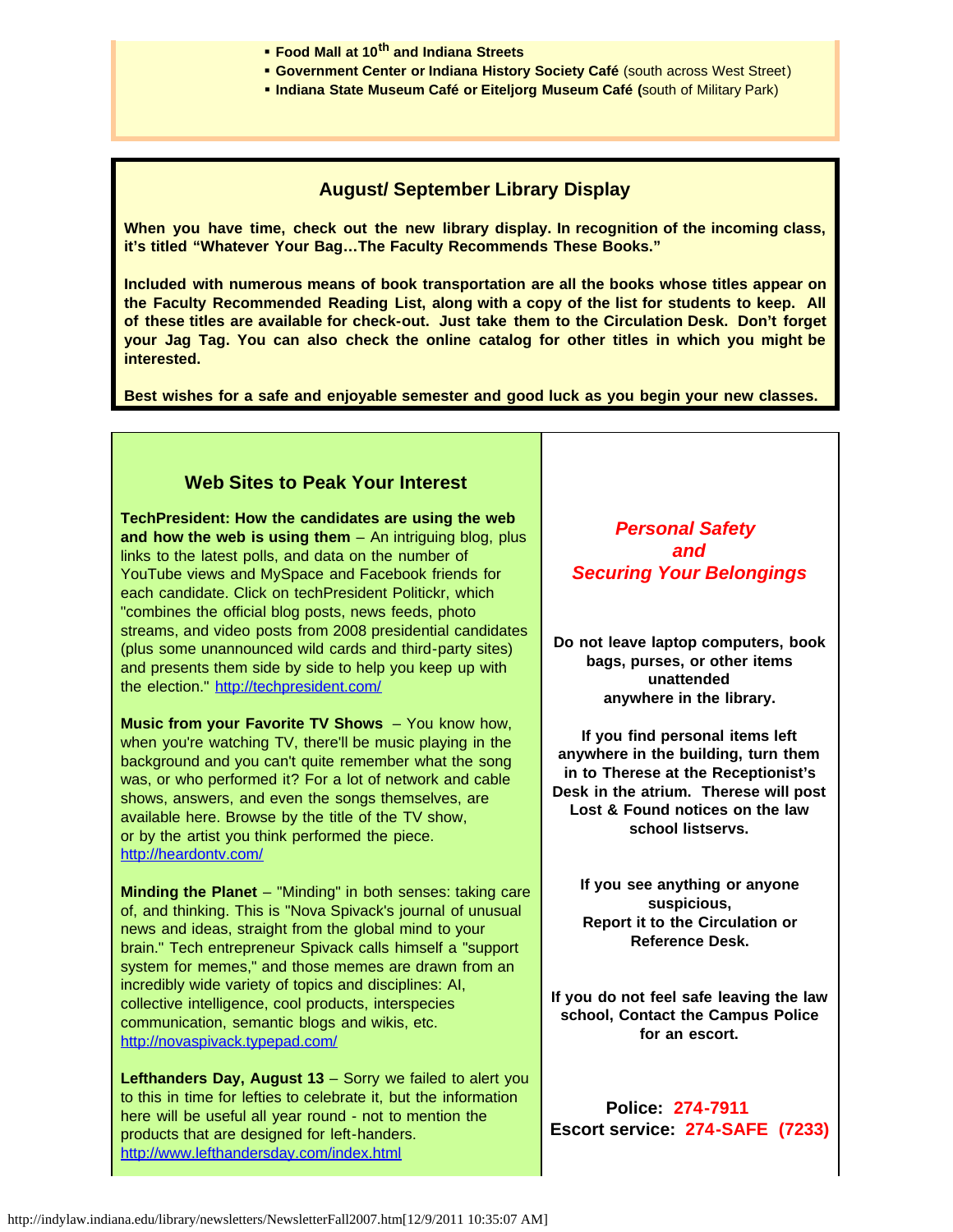**"Courage is the most important attribute of a lawyer. It is more important than competence or vision. It can never be an elective in any law school. It can never be de-limited, dated or outworn, and it should pervade the heart, the halls of justice and the chambers of the mind."** 

**Robert F. Kennedy, Speech at University of San Francisco Law School, San Francisco, 29 Sept. 1962, quoted in Sue G. Hall, The Quotable Robert F. Kennedy 111 (1967)**

## **Did You Know…That Other Search Engines Could Be More Useful Than GOOGLE?**

Recent articles have indicated that, while Google can be a useful research tool, it is not the only reliable search engine. And, in fact, while relying on Google for most research needs, many users are missing valuable information that might be available elsewhere, simply because they are not using other reputable search databases.

On his blog, Search Engine Showdown, Greg Notess recently posted an article in which he reports using six different search engines to search for a personal website, using the AIM screen name of the individual for whom he was searching. His results indicated that, of the six databases he used (Ask, Exalead, Gigablast, Google, Live, and Yahoo!, though not in that order), only one of the six (Yahoo, to be specific) netted the results he needed. None of the other search engines produced similar results. Mr. Notess pointed out the lack of overlap among search engines and the fact that, although Google may be an acceptable alternative, serious researchers should not limit their search tasks to only one such resource. He notes further that there may be instances in which Google retrieves fewer results than other search engines, although his research is ongoing. You may take a look at this and other related articles by going to <http://www.searchengineshowdown.com/> .

The bottom line, of course, is that diligent researchers will go the extra mile, by making sure that their searches encompass all the search engines at their disposal. For law school students in particular, that should also be applied to those searches in which WESTLAW and LEXIS are the only databases consulted, limiting search results to only those sets of documents to which these two vendors provide access. While there will be research projects that only need results from these two databases, if students are searching for Web documents outside the realm of case reports or need materials that are more cross-disciplinary, consulting numerous search engines within their reach would be most advisable.

If you have questions or concerns about the quality of research results you're retrieving, please feel free to contact one of the Reference Librarians individually or just drop by the Reference Desk and talk to the librarian on duty. We're always glad to help out.